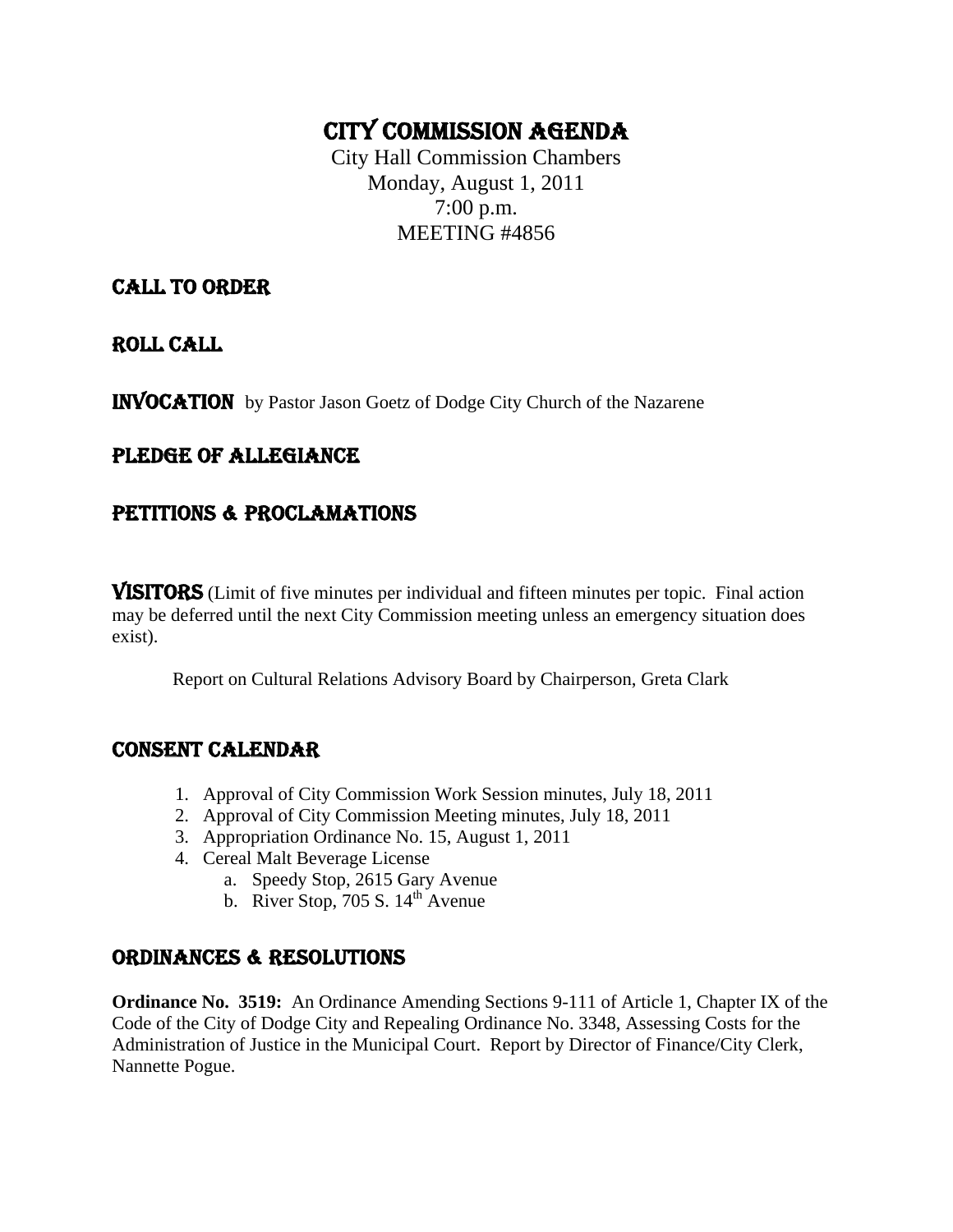**Ordinance No. 3520:** An Ordinance Regulating Traffic Within the Corporate Limits of the City of Dodge City; Amending Specific Provisions Relating to Section 30 "Driving Under the Influence of Intoxicating Liquor or Drugs; Penalties of the Standard Traffic Ordinance for Kansas Cities, Edition 2010". Report by Director of Finance/City Clerk, Nannette Pogue.

# UNFINISHED BUSINESS

# NEW BUSINESS

- 1. Appointment to vacant position on Cultural Relations Advisory Board. Report by Director of Public Information, Jane Longmeyer.
- 2. Approval of Bid from FlexFence Southwest in the amount of \$40,200 for portable outfield fencing for Legends Park. Report by Director of Parks & Recreation, Paul Lewis.

# OTHER BUSINESS

# ADJOURNMENT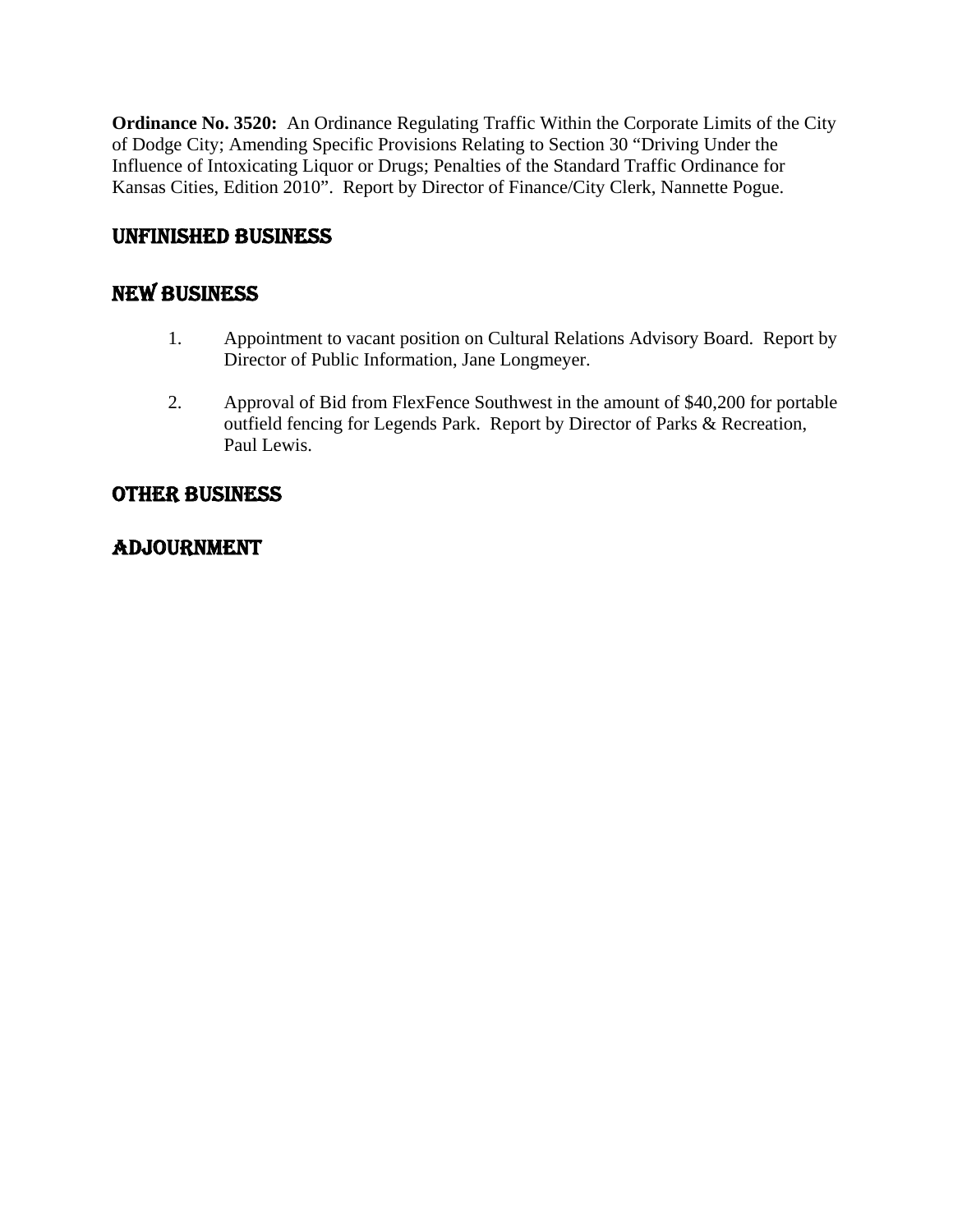# CITY COMMISSION WORK SESSION MINUTES

City Hall Commission Chambers Monday, July 18, 2011 5:30 p.m. MEETING #4854

#### CALL TO ORDER

ROLL CALL: Mayor Rick Sowers, Commissioners Kent Smoll, Jim Sherer, Michael Weece and Monte Broeckelman were present.

#### WORK SESSION

Levee Certification presentation by Wilson & Company along with discussion of the same.

#### ADJOURNMENT

Commissioner Jim Sherer moved to adjourn the Work Session, seconded by Commissioner Monte Broeckelman. Motion carried unamiously.

 $\frac{1}{2}$  , and the contract of the contract of the contract of the contract of the contract of the contract of the contract of the contract of the contract of the contract of the contract of the contract of the contract

Rick Sowers, Mayor

ATTEST:

Nannette Pogue, City Clerk

\_\_\_\_\_\_\_\_\_\_\_\_\_\_\_\_\_\_\_\_\_\_\_\_\_\_\_\_\_\_\_\_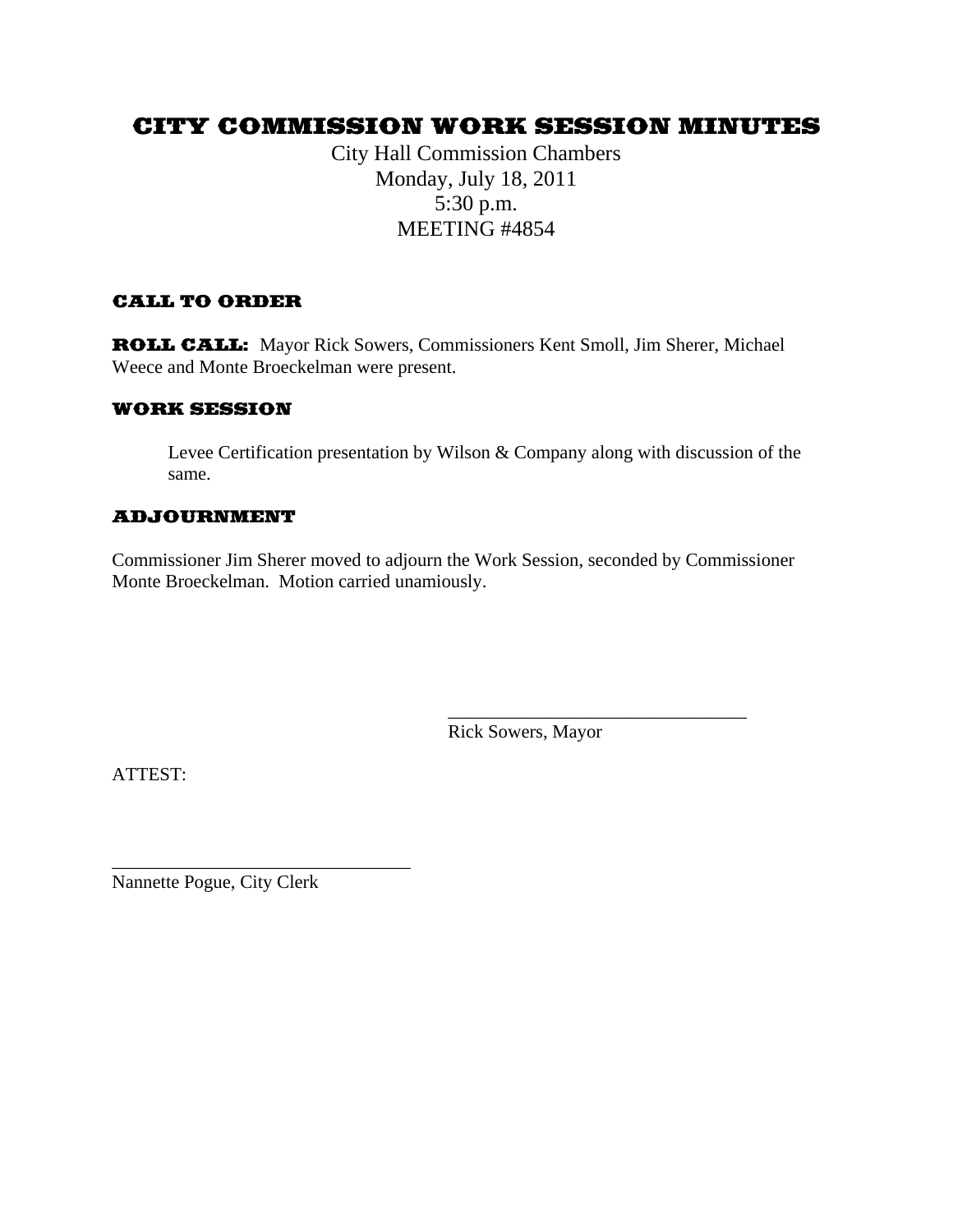# CITY COMMISSION MINUTES

City Hall Commission Chambers Monday, July 18, 2011 7:00 p.m. MEETING #4855

#### CALL TO ORDER

ROLL CALL: Mayor Rick Sowers, Commissioners Kent Smoll, Jim Sherer, Michael Weece and Monte Broeckelman were present.

INVOCATION: by Vernon Bogart of John 14 Fellowship

#### PLEDGE OF ALLEGIANCE

#### PETITIONS & PROCLAMATIONS

Mayor Rick Sowers opened the Public Hearing for application for Property Tax Exemption for Curtis Machine Co., Inc. Executive Director of Dodge City/Ford County Development Corporation, Joann Knight, presented the application. Commissioner Kent Smoll moved to close the Public Hearing, seconded by Commissioner Jim Sherer. Motion carried unanimously.

#### PETITIONS & PROCLAMATIONS

National Day of the Cowboy Proclamation was presented Sandi Masden. Pat Hamit of Boot Hill Museum commented. Dr. R.C. Trotter of Dodge City Roundup, spoke to promote National Day of the Cowboy.

Charles Meade talked about Kansas Hall of Fame inductees. He accepted the inductee for James Arness recently in Topeka.

VISITORS (Limit of five minutes per individual and fifteen minutes per topic. Final action may be deferred until the next City Commission meeting unless an emergency situation does exist).

Joe Railsback, citizen of Dodge City, talked about littering and fines and several cars at a location near Central & University.

#### CONSENT CALENDAR

- 1. Approval of City Commission Meeting minutes, July 5, 2011
- 2. Appropriation Ordinance No. 14, July 18, 2011
- 3. Cereal Malt Beverage License
	- a. Saigon Café Bistro LLC, 202 E. Frontview
	- b. Bella Italia LLC, 308 West Wyatt Earp Blvd
	- c. Love's Travel Stop #58, 1108 W. Wyatt Earp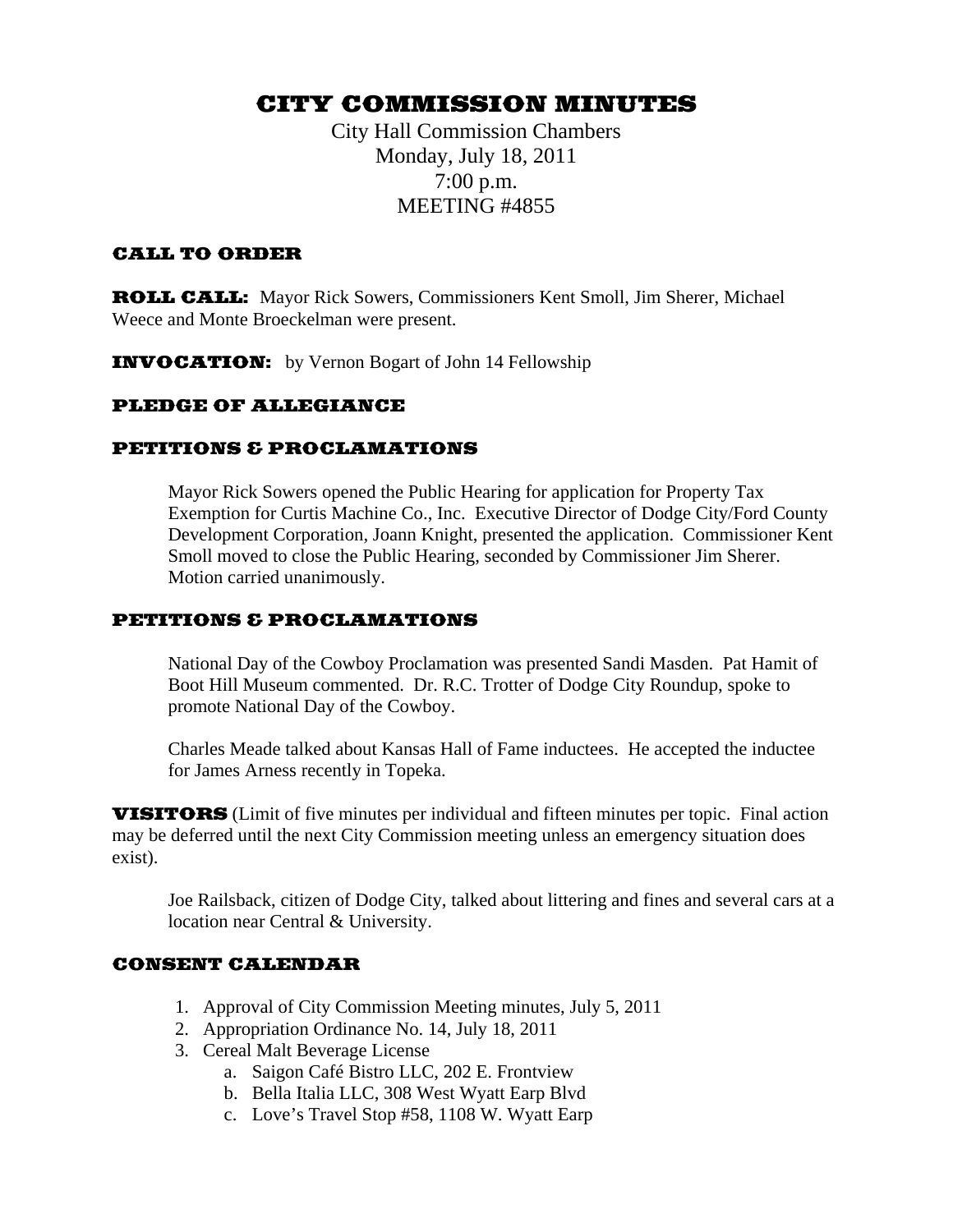- 4. Approval of Lease with Southwest Plains Regional Service Center at Hennessy Hall.
- 5. Approval of Quitclaim Deed for Block 22, Lots 3 & 4 of Boyd's Addition.

Commissioner Michael Weece moved to approve the Consent Calendar as presented, seconded by Commissioner Kent Smoll. The motion carried unanimously.

#### ORDINANCES & RESOLUTIONS

**Ordinance No. 3517:** An Ordinance of the City of Dodge City, Kansas Amending the Official Zoning Map of the City, Rezoning Lots 191, 193, 195, 197 and 199, Block 70, Original Town from I-1 Light Industrial to R-2 Residential Medium Density was approved on a motion by Commissioner Kent Smoll, seconded by Commissioner Monte Broeckelman. Motion carried unanimously.

**Ordinance No. 3518:** An Ordinance Amending Ordinance No. 3505 Relating to Traffic and Truck Routes in the City of Dodge City and Amending Chapter 14, Section 2 of the City of Dodge City Municipal Code was approved on a motion by Commissioner Kent Smoll, seconded by Commissioner Jim Sherer. Motion carried unanimously.

**Resolution No. 2011-20:** A Resolution Providing for Advalorem Property Tax Exemption Under Section 13, Article 11 of the Constitution of the State of Kansas for Curtis Machine Co., Inc. of Dodge City, Kansas was approved on a motion by Commissioner Michael Weece, seconded by Commissioner Monte Broeckelman. Motion carried unanimously.

### UNFINISHED BUSINESS

#### NEW BUSINESS

- 1. Bid in the amount of \$44,141.00 from Kansas Golf and Turf for the purchase of a wide area rotary mower for the Parks Division was approved by Commissioner Jim Sherer, seconded by Commissioner Kent Smoll. Motion carried unanimously.
- 2. Bid in the amount of \$24,861.97 from Cunningham & Associates for the purchase of a playground system, along with utilizing Community Promotion Funds for the purchase of recycled rubber and bonding agents for the installation of a rubber playground safety surfacing for Spiers Park was approved by Commissioner Kent Smoll, seconded by Commissioner Monte Broeckelman. Motion carried unanimously.
- 3. A Professional Service Contract for Phase III of the Levee Improvement Design with Wilson & Company in the amount not to exceed \$499,950.00 was approved on a motion by Mayor Rick Sowers, seconded by Commissioner Kent Smoll. Motion carried unanimously.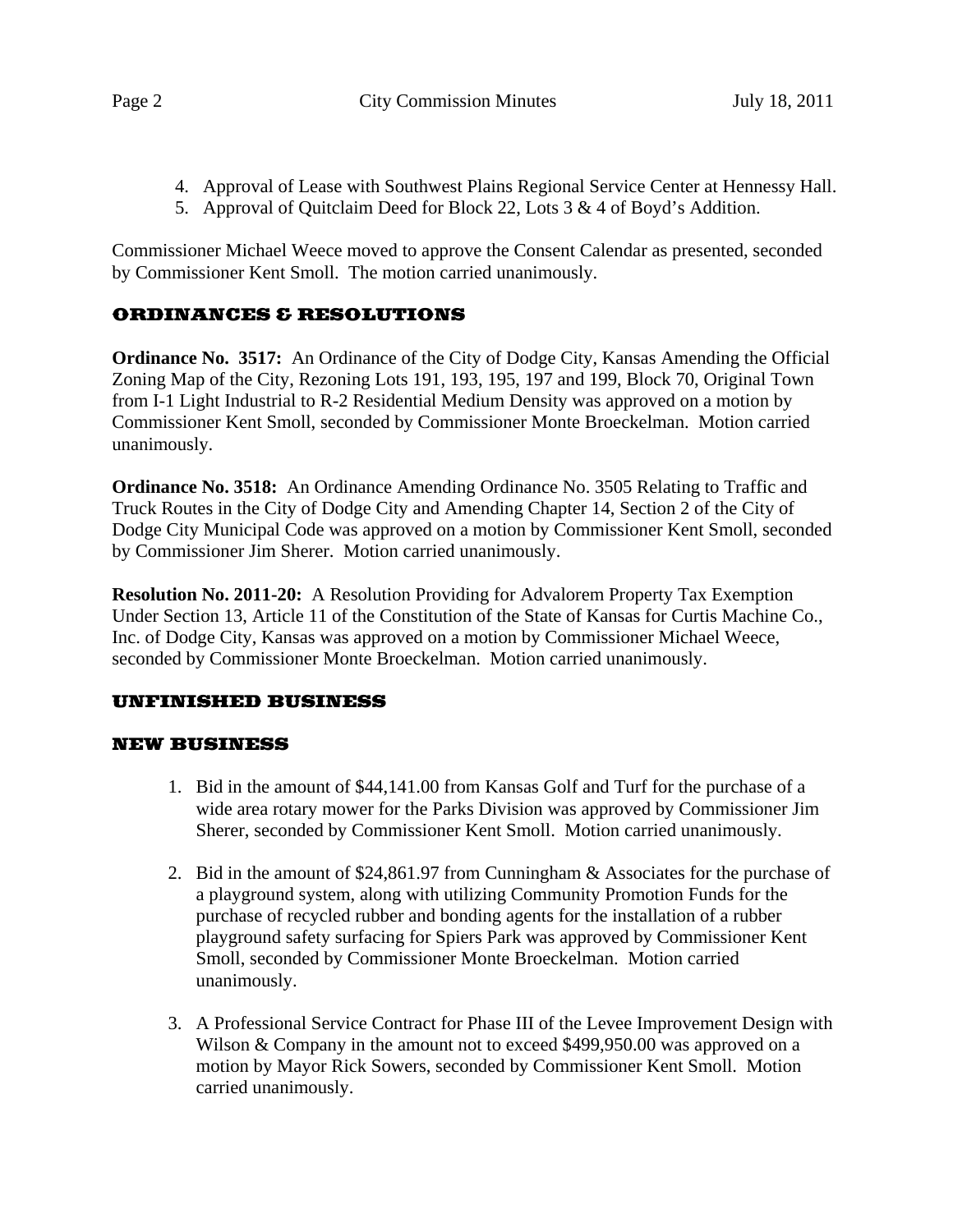4. Quote from McPherson Concrete Products in the amount of \$27,251.68 for repair to drainage ditch east of the Water Department was approved on a motion by Commissioner Jim Sherer, seconded by Commissioner Michael Weece. Motion carried unanimously.

#### OTHER BUSINESS

Ken Strobel, City Manager:

- On Tuesday, July  $26^{th}$  at 3:00 p.m. there will be a ceremony for Jack Dalton and the naming of a conference room after him at United Wireless Arena/Magourik Conference Center; and
- On Tuesday, July  $19<sup>th</sup>$ , Commissioner Jim Sherer will be presenting at the Library regarding historical facts.

Jane Longmeyer, Director of Public Information:

• CDBG Grant was funded for Housing Rehab Grant.

Commissioner Kent Smoll:

• Reminder – Dodge City Days party will begin at the end of July

Mayor Rick Sowers:

• Dodge City Days is coming up...please help make Dodge City look beautiful.

ADJOURNMENT: Commissioner Kent Smoll moved to adjourn the meeting; Commissioner Jim Sherer seconded the motion. The motion carried unanimously.

 $\frac{1}{2}$  , and the contract of the contract of the contract of the contract of the contract of the contract of the contract of the contract of the contract of the contract of the contract of the contract of the contract

Rick Sowers, Mayor

ATTEST:

Nannette Pogue, City Clerk

\_\_\_\_\_\_\_\_\_\_\_\_\_\_\_\_\_\_\_\_\_\_\_\_\_\_\_\_\_\_\_\_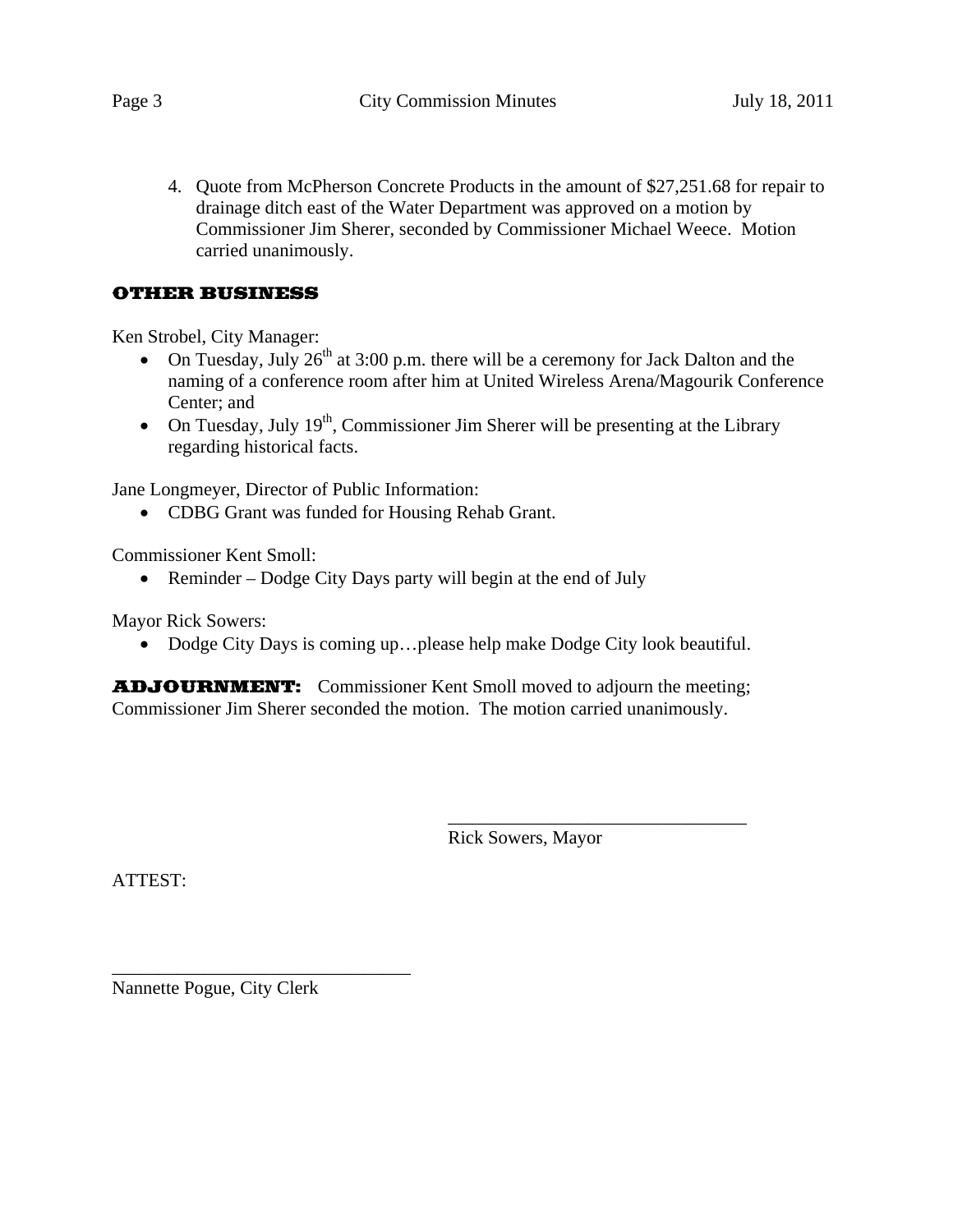#### **ORDINANCE NO. 3519**

#### **AN ORDINANCE AMENDING SECTIONS 9-111 OF ARTICLE 1, CHAPTER IX OF THE CODE OF THE CITY OF DODGE CITY AND REPEALING ORDINANCE NO. 3348, ASSESSING COSTS FOR THE ADMINISTATION OF JUSTICE IN THE MUNICIPAL COURT:**

#### **BE IT ORDAINED BY THE GOVERNING BODY OF THE CITY OF DODGE CITY, KANSAS:**

**SECTION 1:** Section 9-111 of Article 1, Chapter IX of the Code of the City of Dodge City is hereby repealed, and the following inserted in lieu thereof:

9-111. COURT COSTS. (a) In each case filed in Municipal Court, where there is a finding of guilty, a plea of guilty, a plea of no contest, forfeiture of bond or a diversion agreement filed, the defendant shall be assessed costs for the administration of justice as follows:

\$60 for any violation of any ordinance of this city regulating traffic on streets and highways as defined in subsection (c) of K.S.A. 8-2118 and amendments thereto, and any cigarette, tobacco or curfew infraction.

\$25 for any violation related to parking ordinances.

\$120 for all violations of the Uniform Public Offense Code adopted by the city; all violations of the Standard Traffic Ordinances adopted by the city which are punishable by both fine and imprisonment and all violations of the Dodge City Municipal Code which are punishable by both fine and imprisonment.

- (b) In addition to costs set forth in Section (a) above, in each case filed in Municipal Court charging a drug or alcohol related offense, including but not necessarily limited to the following: driving under the influence of alcohol or drugs, transporting an open container of alcohol, pedestrian under the influence, minor in possession of alcohol or cereal malt beverage, possession of drug paraphernalia, possession of a controlled substance, and any drug or alcohol related offense, where there is a finding of guilty, or a plea of guilty, or a plea of no contest, forfeiture of bond or a diversion, a sum in the amount of \$10.00 shall be assessed and such assessment shall be credited to a Project Fund as approved by the City Clerk that promotes drug and alcohol awareness and education.
- (c) A Project Fund shall be established in the General Ledger of the City of Dodge City and shall, unless ordered otherwise by the Municipal Court Judge, credit to such fund all costs assessed in accordance with Section (b) above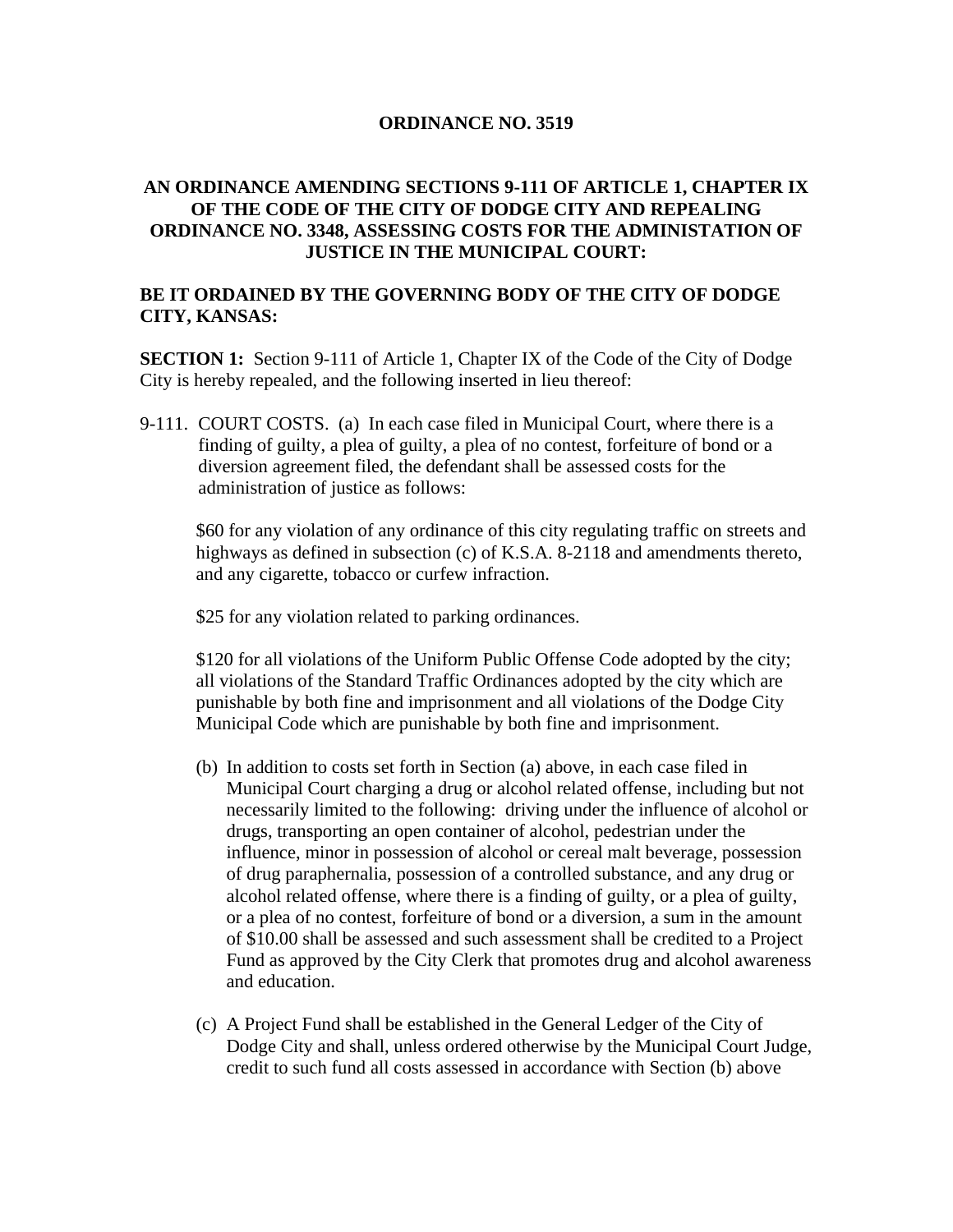- (d) Mileage, Witness and State Fees. In addition to the foregoing, the costs for witness fees and mileage set forth in K.S.A. 12-4411 and amendments thereof; and other costs for judicial training and other specified funds set forth in K.S.A. 12-4117, as amended, shall be assessed and disbursed or credited in accordance with said statutes.
- (e) Warrant Fees. A fee of \$50 shall be assessed for each warrant issued, unless waived for good cause by the municipal court judge.
- (f) Incarceration Fees. Unless waived for a good cause by the municipal court judge, a fee for incarceration expenses shall be assessed against a defendant in each case in which said defendant is incarcerated pursuant to an order of the municipal court judge. The incarceration fee shall be determined by multiplying the then current daily rate of incarceration charged to the City of Dodge City by the Ford County Sheriff, by the number of days or partial days actually served by the defendant at the Ford County Detention Center or at Ford County Work Release Center.
- (g) Probation Fees. Unless waived or reduced for good cause by the municipal court judge, a fee of \$125 shall be assessed by the court against a defendant placed on probation from a sentence of imprisonment imposed by the judge.
- (h) Court-Appointed Attorney Fees. Unless waived or reduced for good cause by the municipal court judge, court-appointed attorney fees shall be assessed by the court against a defendant in each case in which the judge appoints counsel for said defendant.
- (i) Miscellaneous Fees and Costs. Additional costs and fees may be assessed by the municipal court for service or process, experts and depositions, commission on collections and credit/debit card transactions.
- (j) Except as provided herein, the Judge or Clerk of the Municipal Court shall remit at least monthly the appropriate assessments received pursuant to this section as required by state law, supreme court order or City of Dodge City ordinance.
- (k) For the purpose of determining the amounts to be assessed according to this section, if more than one complaint is filed against an individual arising out of the same incident, all such complaints shall be considered as one case.

**SECTION 2:** Ordinance No. 3348 is repealed.

**SECTION 3:** Except as amended herein, all other sections of Article 1, Chapter IX of the Code of Dodge City shall remain in full force and effect.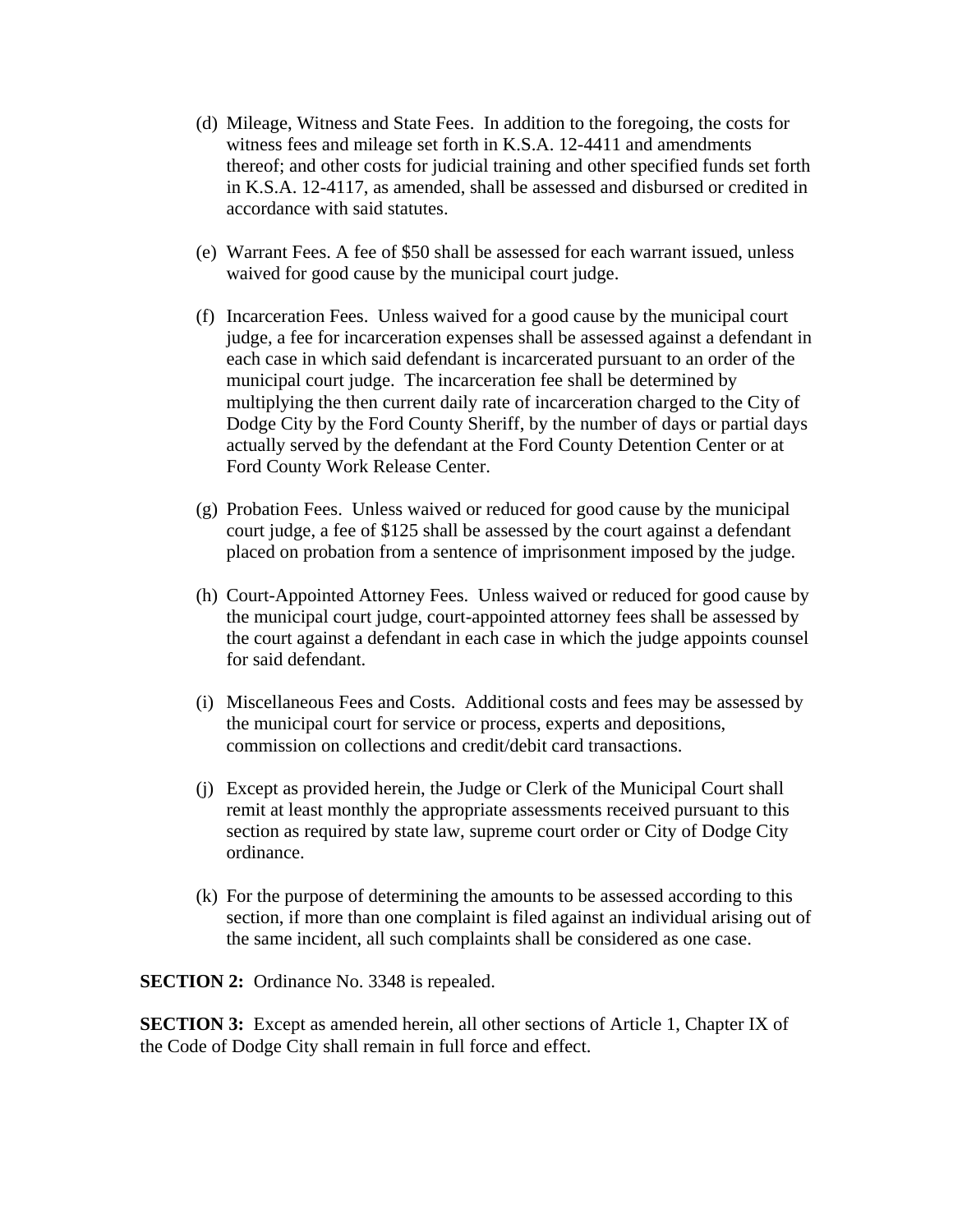**SECTION 4:** This Ordinance shall take effect upon adoption by the Governing Body and publication in the official city newspaper.

ADOPTED by the Governing Body of the City of Dodge City and approved by the Mayor this  $\rule{1em}{0.15mm}$  day of  $\rule{1em}{0.15mm}$   $\qquad$   $\qquad$   $\qquad$   $\qquad$   $\qquad$   $\qquad$   $\qquad$   $\qquad$   $\qquad$   $\qquad$   $\qquad$   $\qquad$   $\qquad$   $\qquad$   $\qquad$   $\qquad$   $\qquad$   $\qquad$   $\qquad$   $\qquad$   $\qquad$   $\qquad$   $\qquad$   $\qquad$   $\qquad$   $\qquad$   $\qquad$   $\qquad$   $\qquad$ 

 $\overline{\phantom{a}}$  , which is a set of the set of the set of the set of the set of the set of the set of the set of the set of the set of the set of the set of the set of the set of the set of the set of the set of the set of th

Rick Sowers, Mayor

ATTEST:

Nannette Pogue, City Clerk

\_\_\_\_\_\_\_\_\_\_\_\_\_\_\_\_\_\_\_\_\_\_\_\_\_\_\_\_\_\_\_\_\_\_\_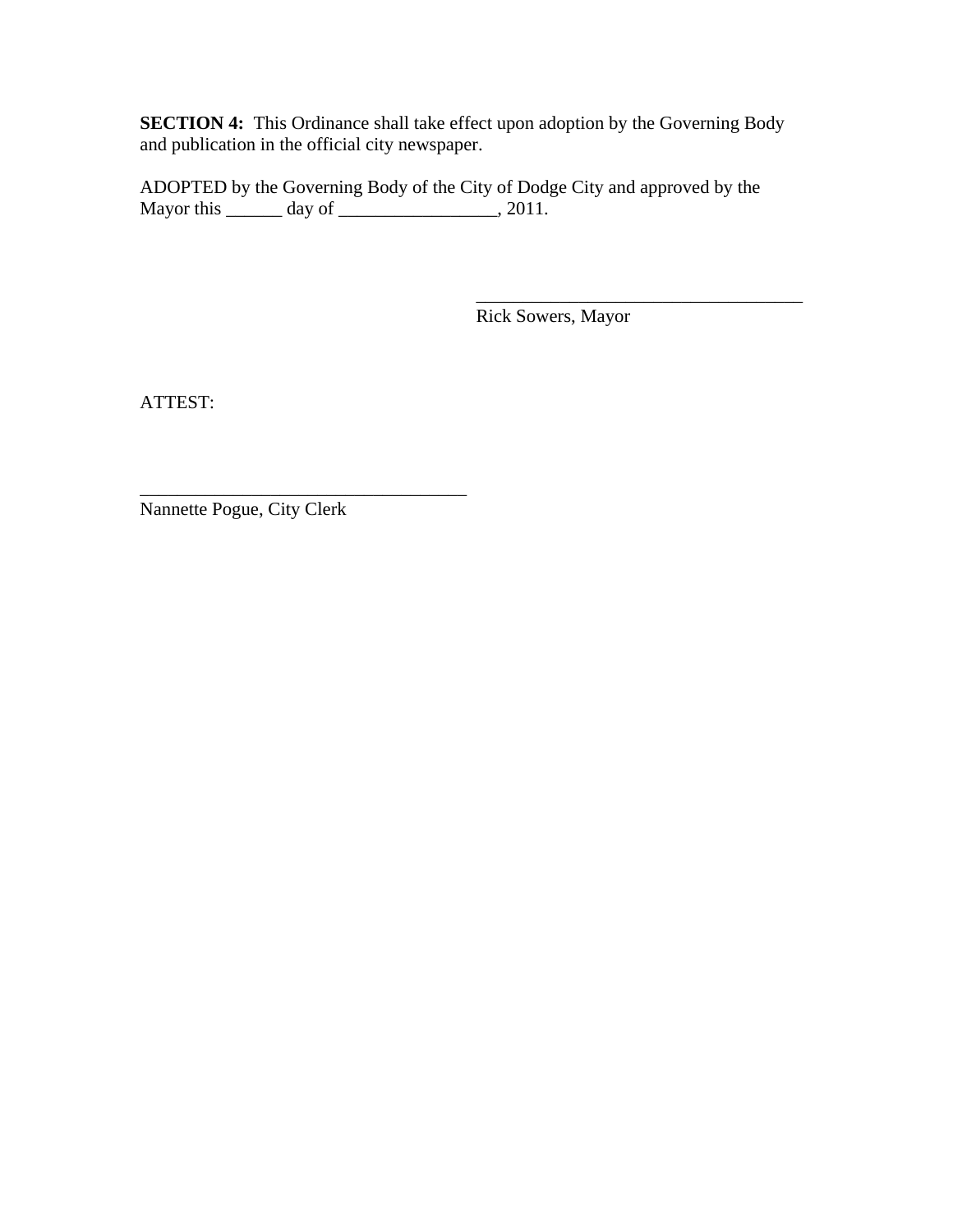#### **ORDINANCE NO. 3520**

#### **AN ORDINANCE REGULATING TRAFFIC WITHIN THE CORPORATE LIMITS OF THE CITY OF DODGE CITY; AMENDING SPECIFIC PROVISIONS RELATING TO SECTION 30 "DRIVING UNDER THE INFLUENCE OF INTOXICATING LIQUOR OR DRUGS; PENALTIES OF THE STANDARD TRAFFIC ORDINANCE FOR KANSAS CITIES, EDITION 2010"**

Be it Ordained by the Governing Body of the City of Dodge City:

**Section 1**: Amendment to Section 30 (a) (2) of the "Standard Traffic Ordinance for Kansas Cities, Edition of 2010". The provisions of Section 30 (a) (2) are hereby deleted and the following language is inserted in lieu thereof:

 The alcohol concentration in the person's blood or breath is measured within three hours of the time of operating or attempting to operate a vehicle is .08 or more;

**Section 2**: Amendment to Section 30 (a) (d) of the "Standard Traffic Ordinance for Kansas Cities, Edition of 2010". The provisions of Section 30 (a) (d) are hereby deleted and the following language is inserted in lieu thereof:

*Driving under the influence is a class B, non-person misdemeanor. The person convicted shall be:* 

> *On first conviction the person convicted shall be sentenced to not less than 48 consecutive hours, not more than six months' imprisonment, or in the court's discretion 100 hours of public service, and fined not less than \$750 nor more than \$1,000. The person convicted shall serve at least 48 consecutive hours imprisonment or 100 hours of public service either before or as a condition of any grant of probation or suspension, reduction of sentence or parole. The court may place the person convicted under a house arrest program pursuant to section 249 of chapter 136 or the 2010 Session laws of Kansas, and amendments thereto, to serve the remainder of the minimum sentence only after such person has served 48 consecutive hours' imprisonment;*

**Section 3**: Amendment to Section 30 (a) (e) of the "Standard Traffic Ordinance for Kansas Cities, Edition of 2010". The provisions of Section 30 (a) (e) are hereby deleted and the following language is inserted in lieu thereof:

> On a second conviction, a class A misdemeanor, the person convicted shall be sentenced to not less than 90 days nor more than one year's imprisonment and fined not less than \$1,250 nor more than \$1,750. The person convicted shall serve at least five consecutive days' imprisonment before the person is granted probation, suspension or reduction of sentence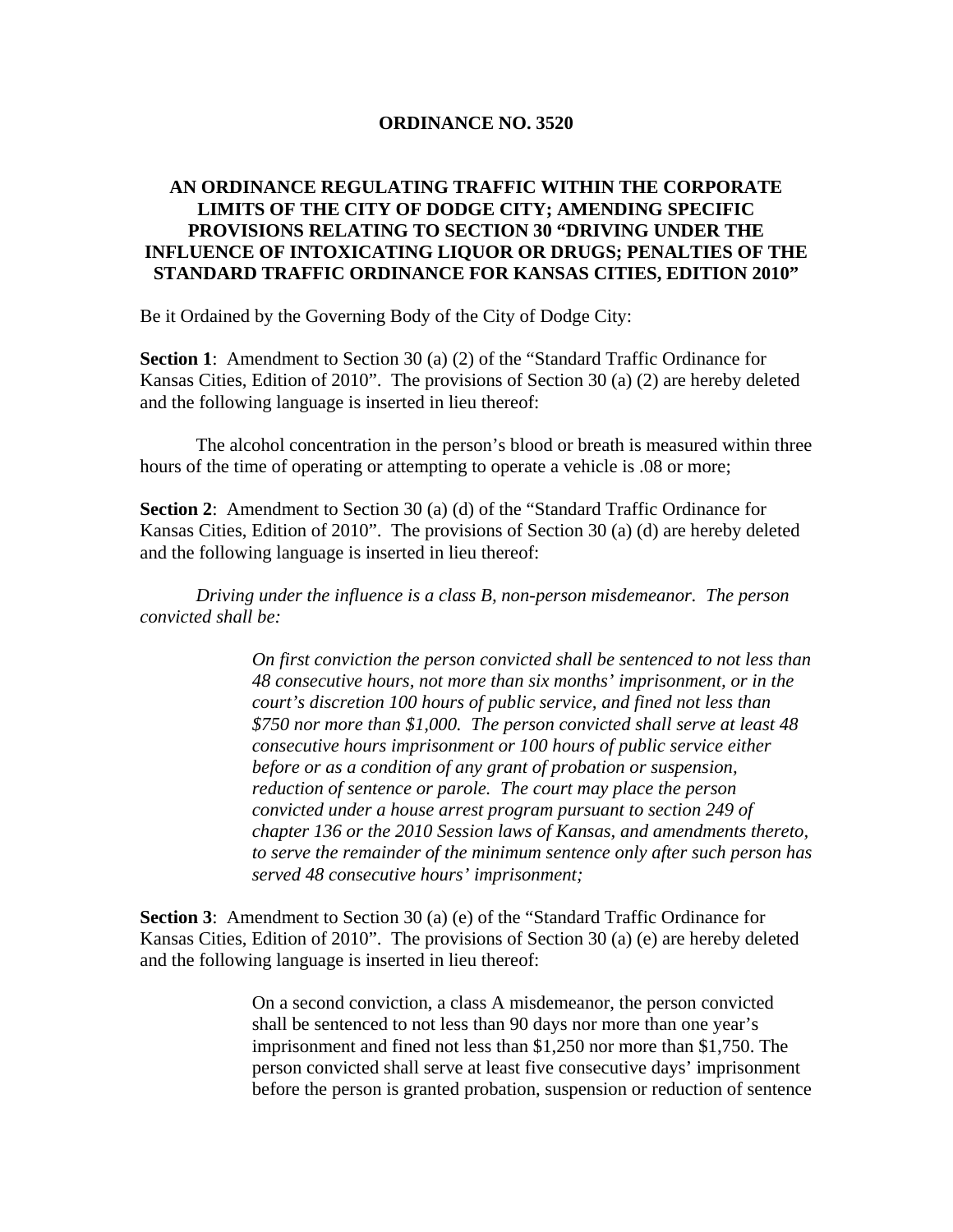or parole or is otherwise released. The five days' imprisonment mandated by this subsection may be served in a work release program only after such person has served 48 consecutive hours' imprisonment, provided such work release program requires such person to return to confinement at the end of each day in the work release program. The person convicted, if placed into a work release program, shall serve a minimum of 120 hours of confinement. Such 120 hours of confinement shall be a period of at least 48 consecutive hours of imprisonment followed by confinement hours at the end of and continuing to beginning of the offender's work day. The court may place the person convicted under a house arrest program pursuant to section 249 of chapter 136 of the 2010 Session laws of Kansas, and amendments thereto, to serve the remainder of the minimum sentence only after such person has served 48 consecutive hours' imprisonment. The person convicted, if placed under house arrest, shall be monitored by an electronic monitoring device, which verifies the offender's location. The offender shall serve a minimum 120 hours of confinement within the boundaries of the offender's residence. Any exceptions to remaining within the boundaries of the offender's residence provided for I the house arrest agreement shall not be counted as part of the 120 hours.

**Section 4**: Amendment to Section 30 (a) (r) of the "Standard Traffic Ordinance for Kansas Cities, Edition of 2010". The provisions of the Section 30 (a) (r) are hereby deleted and the following language is inserted in lieu thereof:

> In addition, prior to sentencing for any conviction, the court shall order the person to participate in an alcohol and drug evaluation conducted by a provider in accordance with K.S.A. 8-1008, and amendments thereto. The person shall be required to follow any recommendation made by the provider after such evaluation, unless otherwise ordered by the court.

**Section 5**: This Ordinance shall take effect upon adoption by the Governing Body and publication in the official city newspaper.

 $\overline{\phantom{a}}$  , which is a set of the set of the set of the set of the set of the set of the set of the set of the set of the set of the set of the set of the set of the set of the set of the set of the set of the set of th

ADOPTED by the Governing Body of the City of Dodge City and approved by the Mayor this \_\_\_\_\_\_\_ day of \_\_\_\_\_\_\_\_\_\_\_\_\_\_\_\_\_\_, 2011.

Rick Sowers, Mayor

ATTEST:

Nannette Pogue, City Clerk

\_\_\_\_\_\_\_\_\_\_\_\_\_\_\_\_\_\_\_\_\_\_\_\_\_\_\_\_\_\_\_\_\_\_\_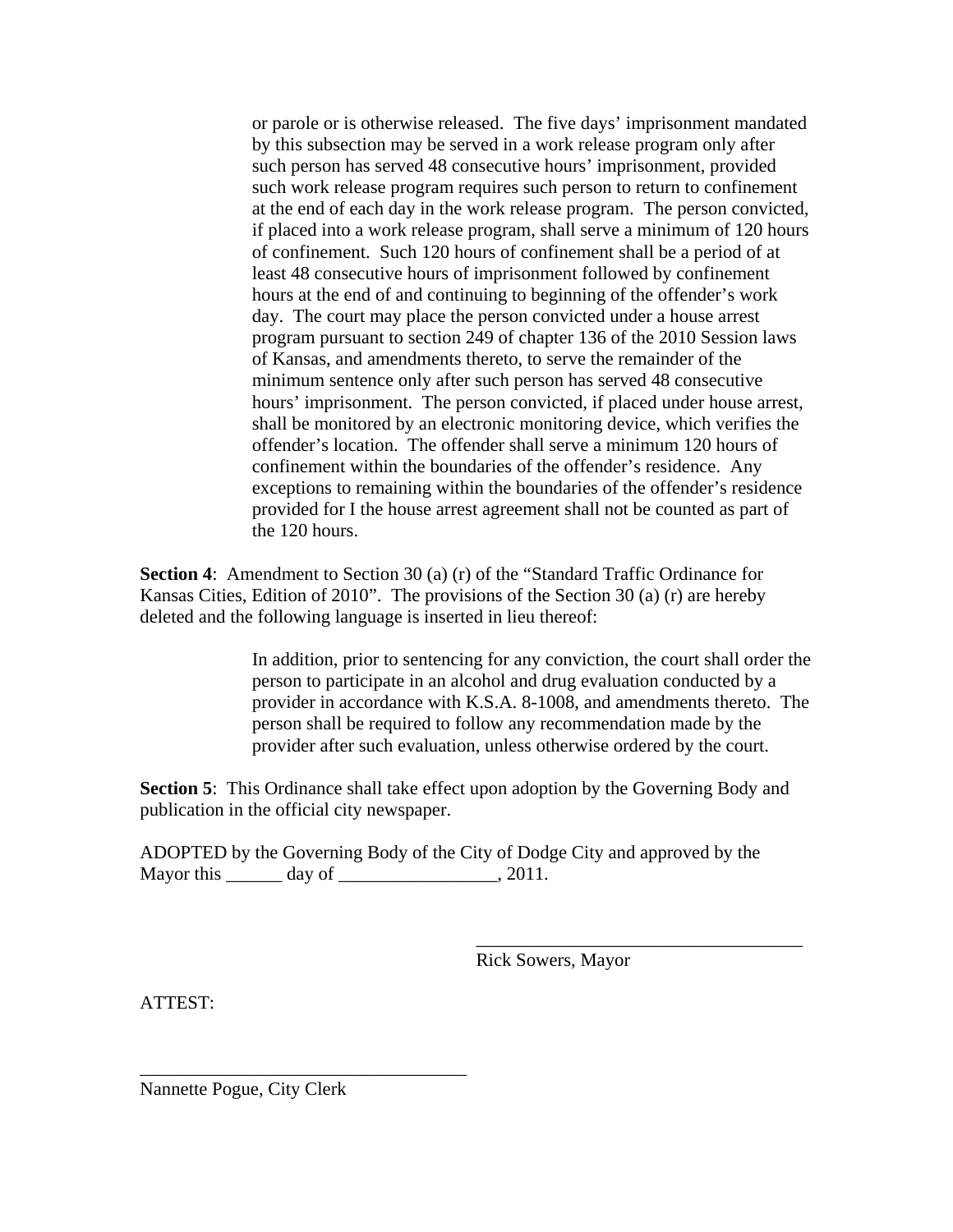# **City of Dodge City** Book Second Ave.

PO Box 880 Dodge City, KS 67801 Phone: 620-225-8100 FAX: 620-225-8144 www.dodgecity.org

# *Memorandum*

| To:      | City Manager<br><b>Assistant City Manager</b><br><b>City Commissioners</b> |
|----------|----------------------------------------------------------------------------|
| From:    | Paul Lewis                                                                 |
| Date:    | July 26, 2011                                                              |
| Subject: | <b>Legends Portable Outfield Fencing</b>                                   |
|          | Agenda Item: New Business                                                  |

**Recommendation:** Staff recommends accepting the proposal from FlexFence Southwest in the amount of \$40,200 for portable outfield fencing for Legends Park.

**\_\_\_\_\_\_\_\_\_\_\_\_\_\_\_\_\_\_\_\_\_\_\_\_\_\_\_\_\_\_\_\_\_\_\_\_\_\_\_\_\_\_\_\_\_\_\_\_\_\_\_\_\_\_\_\_\_\_\_\_\_\_\_\_\_\_\_\_\_\_\_\_\_\_\_\_\_\_** 

**Background:** The existing portable fencing system used at Legends Park was purchased when the complex opened and has deteriorated significantly. The panels have always failed to remain upright in the prevailing winds and staff has to place steel posts along the fence to support the panels creating a safety concern.

Over the last couple of years staff along with representatives from 443 Athletics has been researching options for replacing the system. In April of this year an RFP was published asking vendors to submit proposals and cost estimates for a new fencing system. Three vendors responded to the RFP and the results are included with this memo.

**Justification:** The proposed system from FlexFence is a modular, lightweight system and more durable than the plastic fence panels we now utilize. It utilizes a steel ground anchor to support the panel along with an integrated support brace to provide stability in the wind. The fabric mesh panels can be repaired and replaced and also provide the opportunity for sponsorship promotion.

**Financial Considerations:** The cost for the FlexFence system is \$40,200. Originally included in the 2010 budget, this expense will come from the Sales Tax fund and sufficient monies are available in the fund to complete the purchase.

Although significantly more expensive than the SportPanel plastic fence system we currently use, this new product will be more durable, easy to repair, and remain attractive over the long term.

**Purpose/Mission:** This project is consistent with the City's Core Purpose of serving together to make Dodge a better place. City staff and 443 Athletics personnel have worked together to find a better product that is safer to participants, more attractive, and will work better and last longer.

**Legal Considerations:** None

**Attachments:** Bid Tabulation